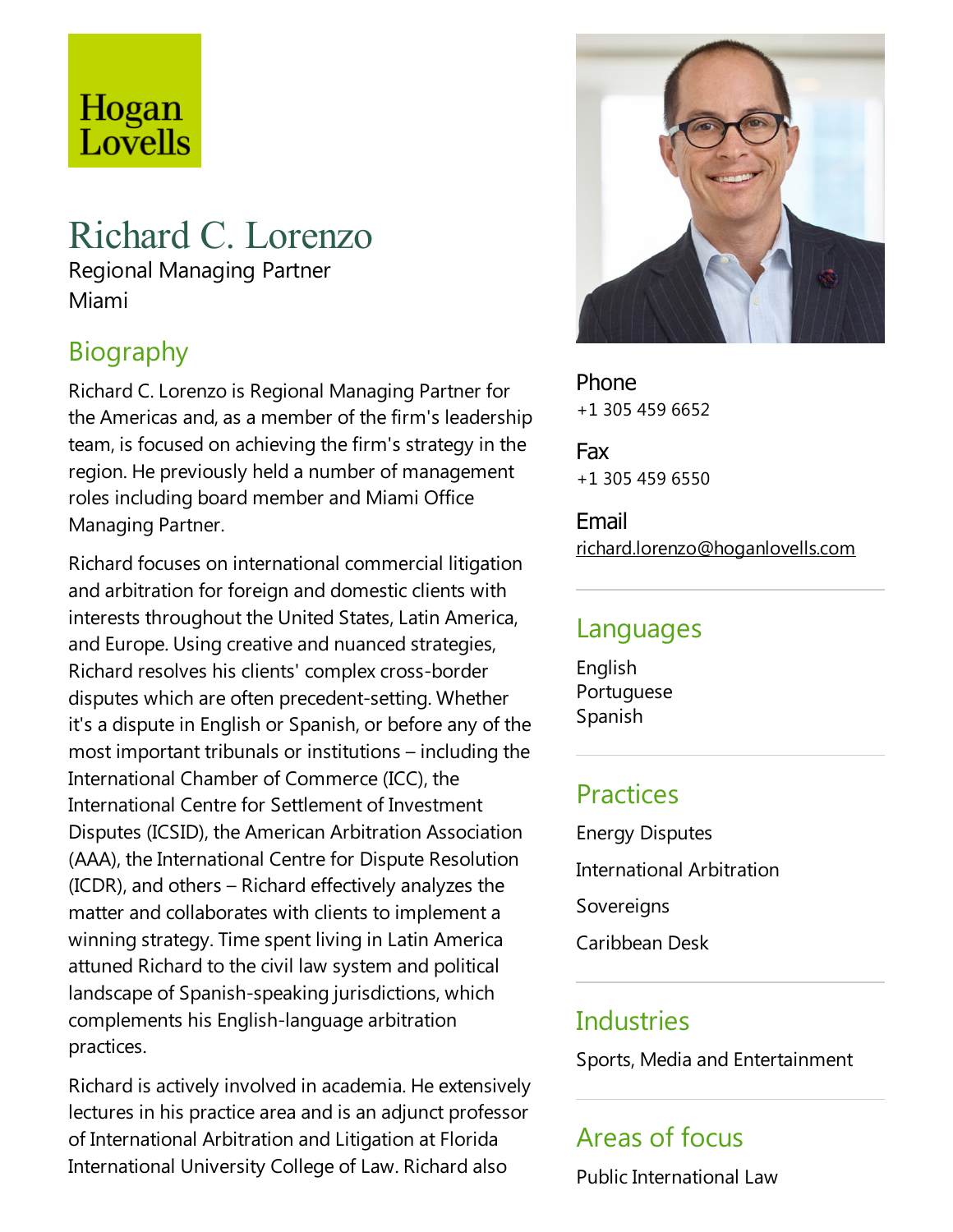maintains a national and international media presence on topical international legal issues, and has appeared on CNN En Español and served as a guest commentator on Bloomberg Radio.

#### Representative experience

Defending Pemex Exploración y Producción against a petition to confirm a US\$300m Mexican ICC arbitral award nullified by the Mexican courts.

Representing a global technology company in a US\$4bn ICC arbitration arising out of an IT-services agreement with a telecommunications company.

Representing Siemens in arbitration proceedings related to a US\$2bn power generation facility in the United States.

Representing a South American government entity in an ICC dispute related to a long-term water supply and collateral services concession contract.

Representing a Dominican power company in IACAC arbitration proceedings concerning the construction of LNG dock facilities in the Dominican Republic.

Representing a Central American country in investment treaty arbitration related to the expropriation of real estate assets for an ecotourism project.

Representing major producer of fruit products in ICC arbitration relating to an agreement for the purchase and sale of a variety of pineapple.

Representing a Salvadoran telecommunications company in ICDR arbitration proceedings over disputes concerning interconnection agreements.

#### Awards and rankings

- **Litigation Thought Leaders, Who's Who Legal, 2020**
- Arbitration, Who's Who Legal, 2020-2021
- **Board Certified Lawyer, International Litigation &** Arbitration, The Florida Bar, 2019
- **International Arbitration (Nationwide), Chambers** USA, 2020-2022

Sovereigns: International Arbitration Sovereigns: Asset Recovery

#### Education and admissions

#### Education

J.D., University of Miami School of Law, cum laude, 1995

B.S., Rollins College, magna cum laude, honors degree, 1992

#### **Memberships**

Advisory Board Member, Centro de Arbitraje de la Industria de la Construcción

Board Member, Miami International Arbitration Society

Dean's Advisory Council, Florida International University College of Law

Executive Council Member, The Florida Bar's International Law Section

Board Member, Hispanic National Bar Foundation

Roster of Arbitrators of the National and International Arbitration Center of the Lima Chamber of Commerce

#### Bar admissions and qualifications

Florida

#### Court admissions

U.S. Court of Appeals, Eleventh **Circuit**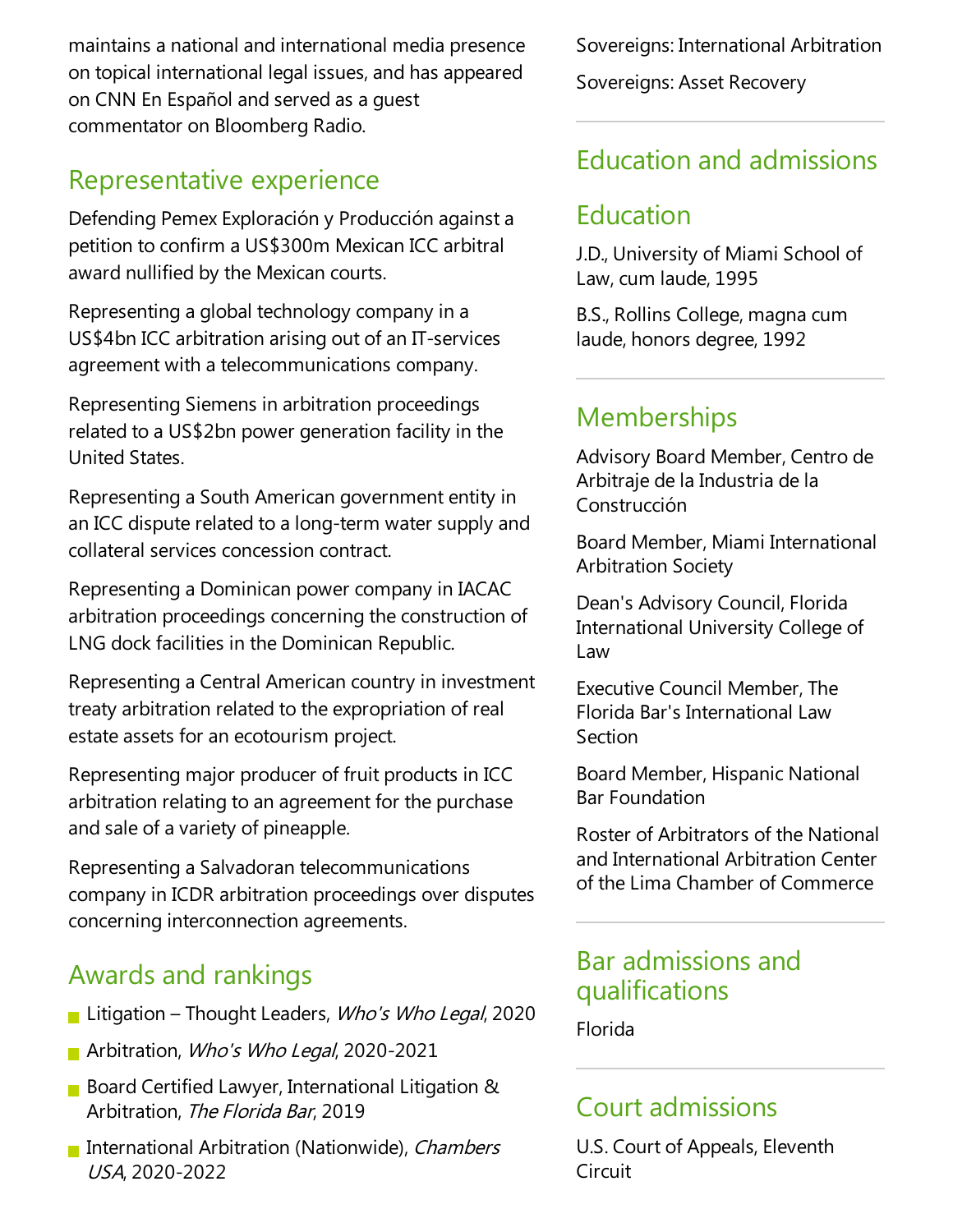- **Litigation: General Commercial (Florida), Chambers** USA, 2019
- **Acritas Star, Acritas Stars Independently Rated** Lawyers, 2018-2020
- International Arbitration (Latin America-wide), Chambers Latin America, 2011-2022
- International Firms City focus Miami, The Legal <sup>500</sup> Latin America, 2022
- International Arbitration (Latin America-wide), Chambers Global, 2009-2020
- International Arbitration (USA), Foreign Expert for Latin America-wide, Chambers Global, 2014-2019
- **Commercial Litigation, The Best Lawyers in America,** 2012-2016, 2020-2021
- **Litigation, Who's Who Legal, 2017-2020**
- **Distinguished Leader, Daily Business Review** ProfessionalExcellence Awards, 2018
- Top Lawyer, South Florida Legal Guide, 2018

#### Latest thinking and events

- **Press Releases** 
	- $\blacksquare$  Hogan Lovells appoints litigator Jeff George as Colorado Springs Office Managing Partner
- **Press Releases** 
	- **Hogan Lovells announces new management team** and Board appointments
- **Hogan Lovells Publications** 
	- $\blacksquare$  An overview of the impact of Mexico's new Electric Power Industry Law on foreign investors operating in the power sector in Mexico Public International Law Alert
- **Awards and Rankings** 
	- **Mitch Reich among American Lawyer's Young** Lawyers of the Year
- Sponsorships and Speaking Engagements
	- Showcasing our global legaltech capabilities
- **Awards and Rankings** 
	- **Hogan Lovells lawyers recognized as 2021**

U.S. District Court, Middle District of Florida

U.S. District Court, Northern District of Florida

U.S. District Court, Southern District of Florida